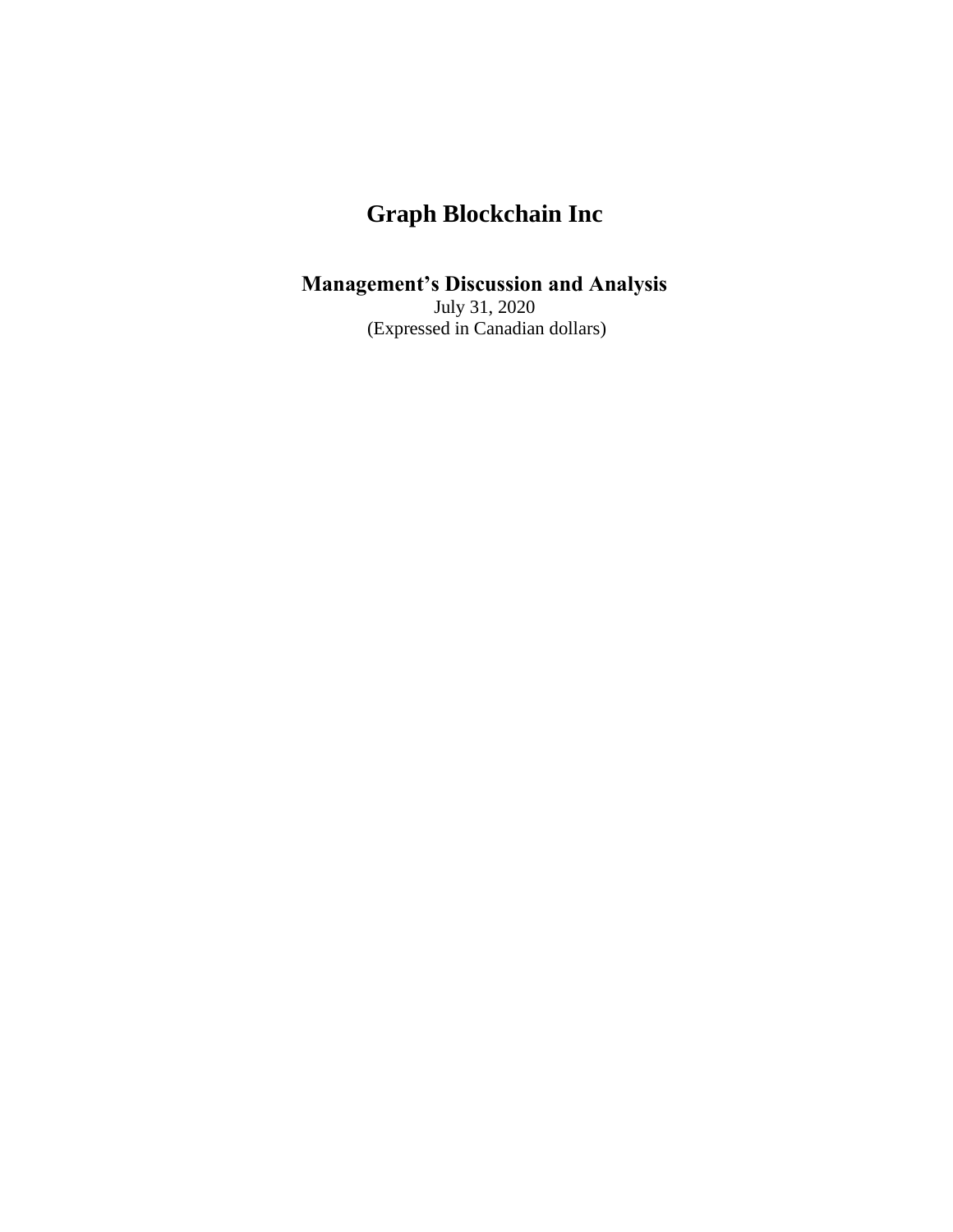Management's Discussion and Analysis for the Three Months Ended July 31, 2020 (Canadian dollars, except share and unit information)

The following discussion and analysis, prepared as of September 29, 2020, provides information that management believes is relevant to an assessment and understanding of the results of operations and financial conditions of Graph Blockchain Inc. (the "Company"). The Management's Discussion and Analysis ("MD&A") should be read in conjunction with the itnterim condensed consolidated financial statements of the Company for the three months ended July 31, 2020 and the audited consolidated financial statements of the Company for the year ended April 30, 2020. Unless otherwise noted, all financial information in the MD&A has been prepared in accordance with International Financial Reporting Standards ("IFRS"). All amounts are expressed in Canadian dollars unless otherwise indicated.

### **Forward Looking Statements**

This MD&A contains or incorporates forward-looking statements within the meaning of Canadian Securities legislation (collectively, "forward-looking statements"). These forward-looking statements relate to, among other things, revenue, earnings, changes in cost and expenses, capital expenditures and other objectives, strategic plans and business development goals, and may also include other statements that are predictive in nature or that depend upon or refer to future events or conditions, and can generally be identified by words such as "may", "will", "expects", "anticipates", "intends", "plans", "believes", "estimates" or similar expressions. In addition, any statements that refer to expectations, projections, or other characterizations of future events or circumstances are forwardlooking statements. These statements are not historical facts but instead represent only the Company's expectations, estimates, and projections regarding future events.

Although the Company believes the expectations reflected in such forward-looking statements are reasonable, such statements are not guarantees of future performance and involve certain risks and uncertainties that are difficult to predict. Undue reliance should not be placed on such statements. Certain material assumptions are applied in making forwardlooking statements and actual results may differ materially from those expressed or implied in such statements.

The forward-looking statements contained in this MD&A are made as at the date of this MD&A and, accordingly, are subject to change after such date. Except as required by law, the Company, does not undertake any obligation to update or revise any forward-looking statements made or incorporated in this MD&A, whether as a result of new information, future events or otherwise.

### **Selected Financial Information**

### **EBITDA and Adjusted EBITDA**

Management believes that EBITDA and Adjusted EBITDA are effective measures for analyzing the performance of the Company. The term "EBITDA" refers to earnings before deducting interest, taxes, depreciation and amortization. The Company calculates Adjusted EBITDA as earnings before deducting interest and accretion, taxes, depreciation and amortization, listing expense, other reverse take-over fees, acquisition related costs, and share-based compensation. "EBITDA" and "Adjusted EBITDA" are both non-GAAP measures. The Company believes that Adjusted EBITDA is useful additional information to management, the Board and investors as it provides an indication of the operational results generated by its business activities prior to taking into consideration how those activities are financed and taxed and also prior to taking into consideration asset depreciation and amortization and it excludes items that could affect the comparability of our operational results and could potentially alter the trends analysis in business performance. Excluding these items does not necessarily imply they are non-recurring, infrequent or unusual. Adjusted EBITDA is also used by some investors and analysts for the purpose of valuing a company. Investors are cautioned that Adjusted EBITDA should not be construed as an alternative to operating earnings or net earnings determined in accordance with IFRS as an indicator of the Company's financial performance or as a measure of the Company's liquidity and cash flows. Adjusted EBITDA does not take into account the impact of working capital changes, capital expenditures, debt principal reductions and other sources and uses of cash, which are disclosed in the consolidated statement of cash flows.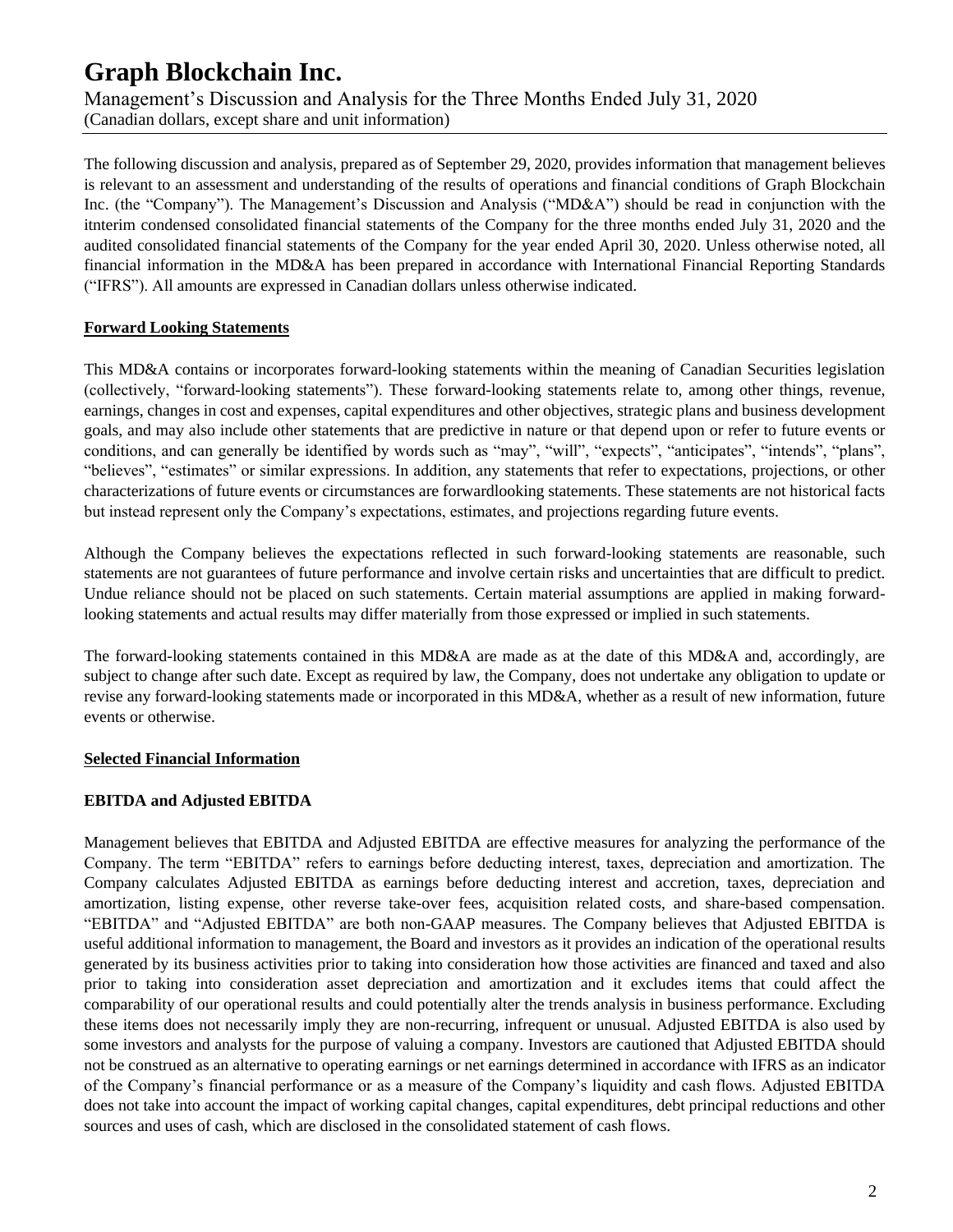Management's Discussion and Analysis for the Three Months Ended July 31, 2020 (Canadian dollars, except share and unit information)

The following table reconciles income from operations to EBITDA and Adjusted EBITDA for the three months ended July 31, 2020 and 2019:

|                                          | <b>July 31, 2020</b> | Three months ended Three months ended<br><b>July 31, 2019</b> |
|------------------------------------------|----------------------|---------------------------------------------------------------|
| <b>Net loss</b>                          | (157, 533)           | (633, 875)                                                    |
| Depreciation and amortization            | 131                  | 20,359                                                        |
| Interest                                 | 2,351                | (89)                                                          |
| <b>EBITDA</b>                            | (155, 051)           | (613, 605)                                                    |
| Share-based compensation                 |                      |                                                               |
| <b>Adjusted EBITDA</b>                   | (155, 051)           | (613, 605)                                                    |
| Weighted average number of common shares | 150,744,654          | 137,476,155                                                   |
| <b>Adjusted EBITDA per share</b>         | (0.001)              | (0.004)                                                       |

Please refer to the Summary of Operations section in this MD&A for further details and other financial information.

#### **Business Overview**

The Company is a private blockchain technology company that develops, markets and implements high performance private blockchain database management solutions. The Company's solution provides for a unique and more streamlined way of filtering through blockchain based data, providing users with querying capabilities, meta data management, and advanced analytics. The Company has modified these operations and commenced developing leading-edge business intelligence and data management solutions that is implemented into BluStem (blustem.com). BluStem is an e-commerce marketplace for B2C and B2B audiences in support of scaling both its own and its partner brands with vending of Personal Protective Equipment ("PPE").

The Company will start marketing PPEs due to the current SARS-CoV-2 (COVID-19) pandemic with 30 million infected in over 188 countries and territories. Revenue growth will come through the sale of products, marketing, licensing, and product fulfillment fees including the Company's own brand "BlueStem" that will leverage white-labeling supply chain partnership agreements.

The Company is a publicly traded corporation, incorporated in the province of British Columbia, and its head office is located at 4711 Yonge St., Suite 1000, Toronto, Ontario, M2N 6K8 Canada. The Company's common shares are listed on the Canadian Securities Exchange under the trading symbol "GBLC". The Company was incorporated under the laws of the Province of British Columbia on October 6, 1982. On November 6, 2018, the Company completed it's acquisition of BluStem Ltd. (formerly Graph Blockchain Limited) ("BluStem") through a reverse takeover, and changed the Company's name to Graph Blockchain Inc.

#### **Summary of Operations**

#### **Revenue**

For the three months ended July 31, 2020, revenue from operations was \$Nil (2019 - \$Nil) and Graph Korea discontinued its operations at the end of April 2020.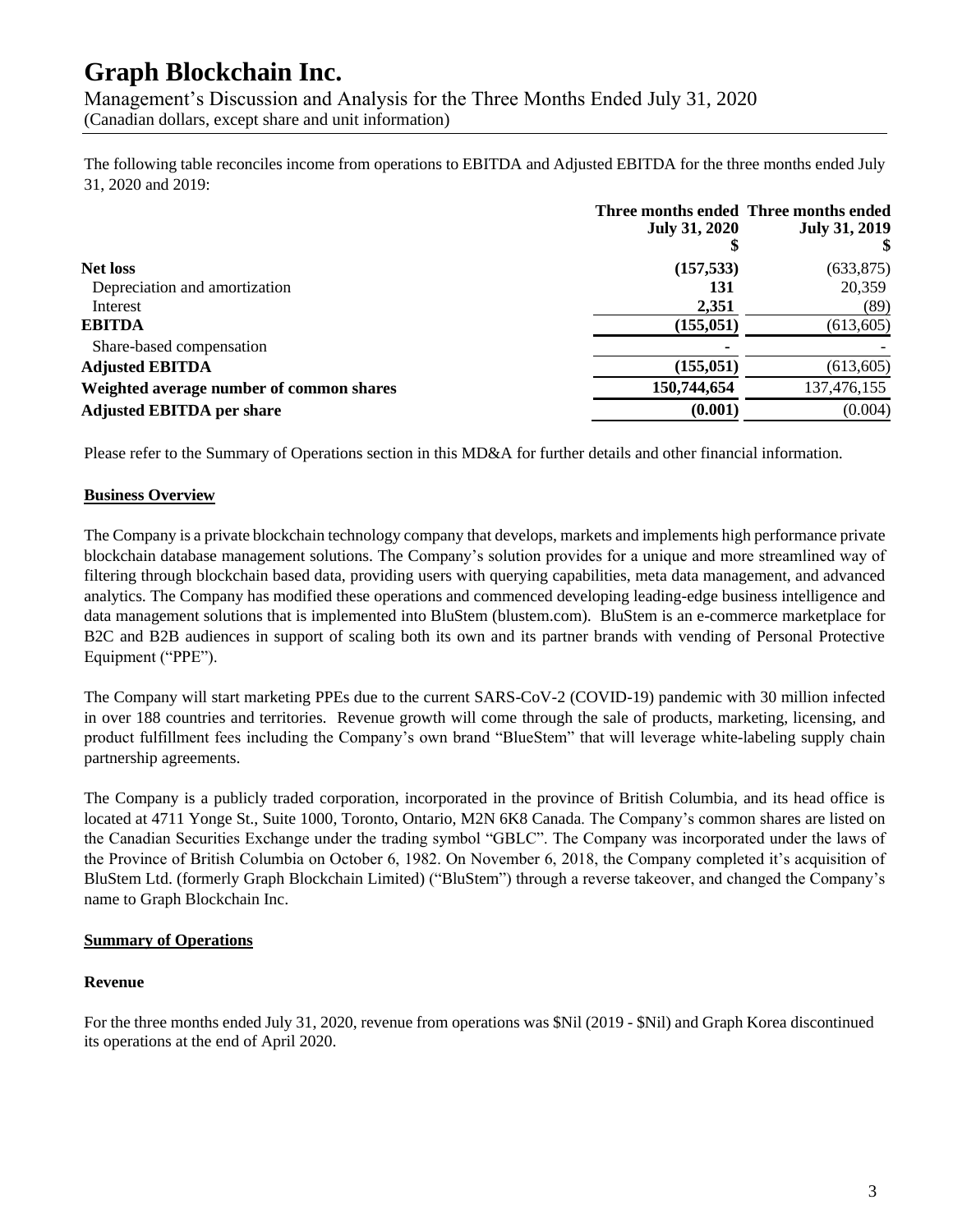Management's Discussion and Analysis for the Three Months Ended July 31, 2020 (Canadian dollars, except share and unit information)

#### **Expenses**

For the three months ended July 31, 2020, the Company incurred \$148,057 (2019 - \$633,964) of operating expenses. Certain significant items are noted:

- Salaries, benefits and management fees of \$39,000 (2019 \$193,427) decreased mainly as a result the completion of an 8 month management consulting agreement commencing on November 1, 2018 during the comparative period, refer to "Related Party Transactions" section for more information.
- Office and general of \$6,794 (2019 \$125,476) decreased mainly due to the discontinued operations of Graph Korea and reduction in sales and marketing expenses as the Company focuses on pursuing other business opportunities.
- Other operating expenses in the amount of \$94,327 (2019 \$283,775) mainly consisted of consulting fees and professional fees, refer to "Related Party Transactions" section for more information.

#### **Summary of Quarterly Results**

The following is a summary of the Company's quarterly results, beginning with the three months ended October 31, 2018 ("Q2 - 19").

|                                     | $O1 - 21$  | $Q_4 - 20$ | $Q_{}^3 - 20$ | $Q^2 - 20$ | $Q1 - 20$ | $Q_4 - 19$<br>\$          | $03 - 19$ | $Q2 - 19$                                             |
|-------------------------------------|------------|------------|---------------|------------|-----------|---------------------------|-----------|-------------------------------------------------------|
| <b>Total revenue</b>                |            |            |               |            |           | 1,089,269                 | 281,363   | 806,232                                               |
| <b>Management</b> fees              | -          |            |               |            |           | 24.697                    | 44.693    |                                                       |
| <b>Net loss</b>                     | (157, 533) | (317,574)  | 204,347       | (11, 429)  |           |                           |           | $(633,875)$ $(1,249,627)$ $(2,587,035)$ $(2,132,813)$ |
| Net loss per share                  | (0.001)    | (0.002)    | 0.001         | (0.0001)   | (0.005)   | (0.009)                   | (0.019)   | (0.017)                                               |
| <b>EBITDA</b>                       | (155.051)  | (285, 561) | 176,157       | (10, 543)  |           |                           |           | $(613,605)$ $(1,248,982)$ $(2,589,722)$ $(2,131,969)$ |
| <b>Adjusted EBITDA</b>              | (155, 051) | (274, 634) | 178,530       | (4,258)    |           | $(613,605)$ $(1,232,896)$ |           | $(708,883)$ $(1,076,864)$                             |
| <b>Adjusted EBITDA per</b><br>share | (0.001)    | (0.002)    | 0.001         | (0.000)    | (0.004)   | (0.009)                   | (0.005)   | (0.009)                                               |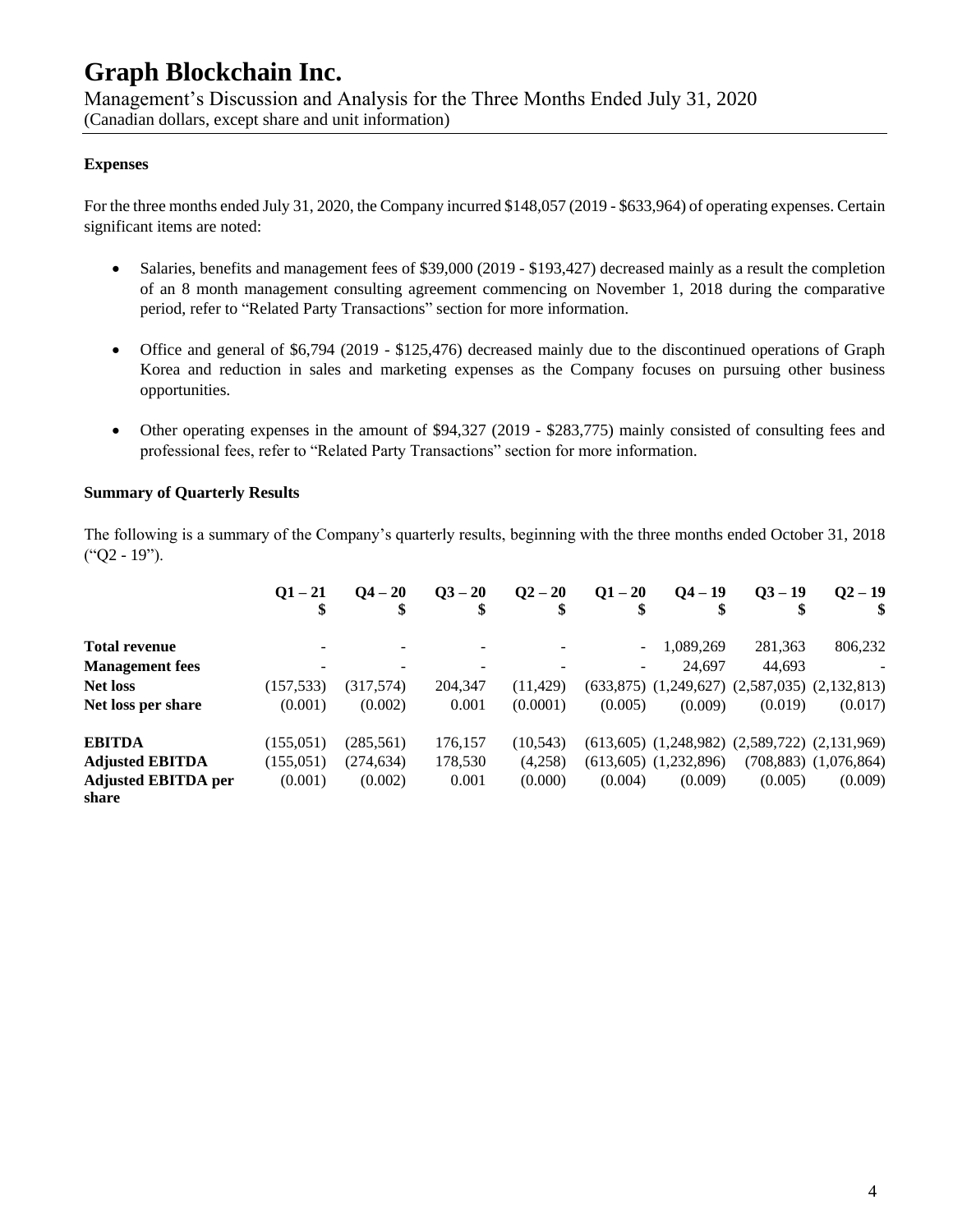Management's Discussion and Analysis for the Three Months Ended July 31, 2020 (Canadian dollars, except share and unit information)

#### **Segment information**

The Company has two geographic segments as defined in note 2 to the interim condensed consolidated financial statements.

Segment information of the Company is summarized as follows:

|                                          | Graph<br>Canada<br>5 | Graph<br>Korea | Consolidated<br>totals<br>\$ |
|------------------------------------------|----------------------|----------------|------------------------------|
| For the three months ended July 31, 2020 |                      |                |                              |
| <b>Revenue from external customers</b>   |                      |                |                              |
| <b>Segment</b> loss                      | (147, 381)           | (10, 152)      | (157, 533)                   |
| As at July 31, 2020                      |                      |                |                              |
| <b>Segment assets</b>                    | 293,147              | 2,496          | 295,643                      |
| <b>Segment liabilities</b>               | 427,737              | 208,137        | 635,874                      |
|                                          | Graph                | Graph          | Consolidated                 |
|                                          | Canada               | Korea          | totals                       |
|                                          | S                    | \$             | \$                           |
| For the three months ended July 31, 2019 |                      |                |                              |
| Revenue from external customers          |                      |                |                              |
| Segment loss                             | (493,008)            | (140, 867)     | (633, 875)                   |
| As at April 30, 2020                     |                      |                |                              |
| Segment assets                           | 127,338              | 10,496         | 137,834                      |
| Segment liabilities                      | 447,562              | 210,189        | 657,751                      |
|                                          |                      |                |                              |

#### **Liquidity, Capital Resources, and Cash Flow**

The Company has financed its operations to date through the issuance of common shares and warrants. The Company continues to seek capital through various means including the issuance of equity. The interim condensed consolidated financial statements have been prepared on a going concern basis which assumes that the Company will be able to realize its assets and discharge its liabilities in the normal course of business for the foreseeable future.

The interim condensed consolidated financial statements were prepared on a going concern basis under the historical cost basis of accounting. As at July 31, 2020, the Company has an accumulated deficit of \$10,658,377 (April 30, 2020 - \$10,500,844). For the three months ended July 31, 2020, the Company recognized a net loss of \$157,533 (2019 - \$633,875) and had net cash outflows from operating activities of \$326,170 (2019 - \$216,345). At July 31, 2020, the Company has insufficient cash to fund its planned operations for the next twelve months. These conditions indicate the existence of a material uncertainty that raise substantial doubt about the Company's ability to continue as a going concern

The Company's ability to continue as a going concern is dependent upon the ability of the Company to generate sufficient revenues and positive cash flows from its operating activities and/or obtain sufficient additional financing to settle its obligations and fund its planned operations. Accordingly, the Company may need further financing in the form of debt, equity or a combination thereof for the next twelve months. There can be no assurance that additional funding will be available to the Company, or, if available, that this funding will be on acceptable terms. If adequate funds are not available, the Company may be required to delay or reduce the scope of any or all of its projects.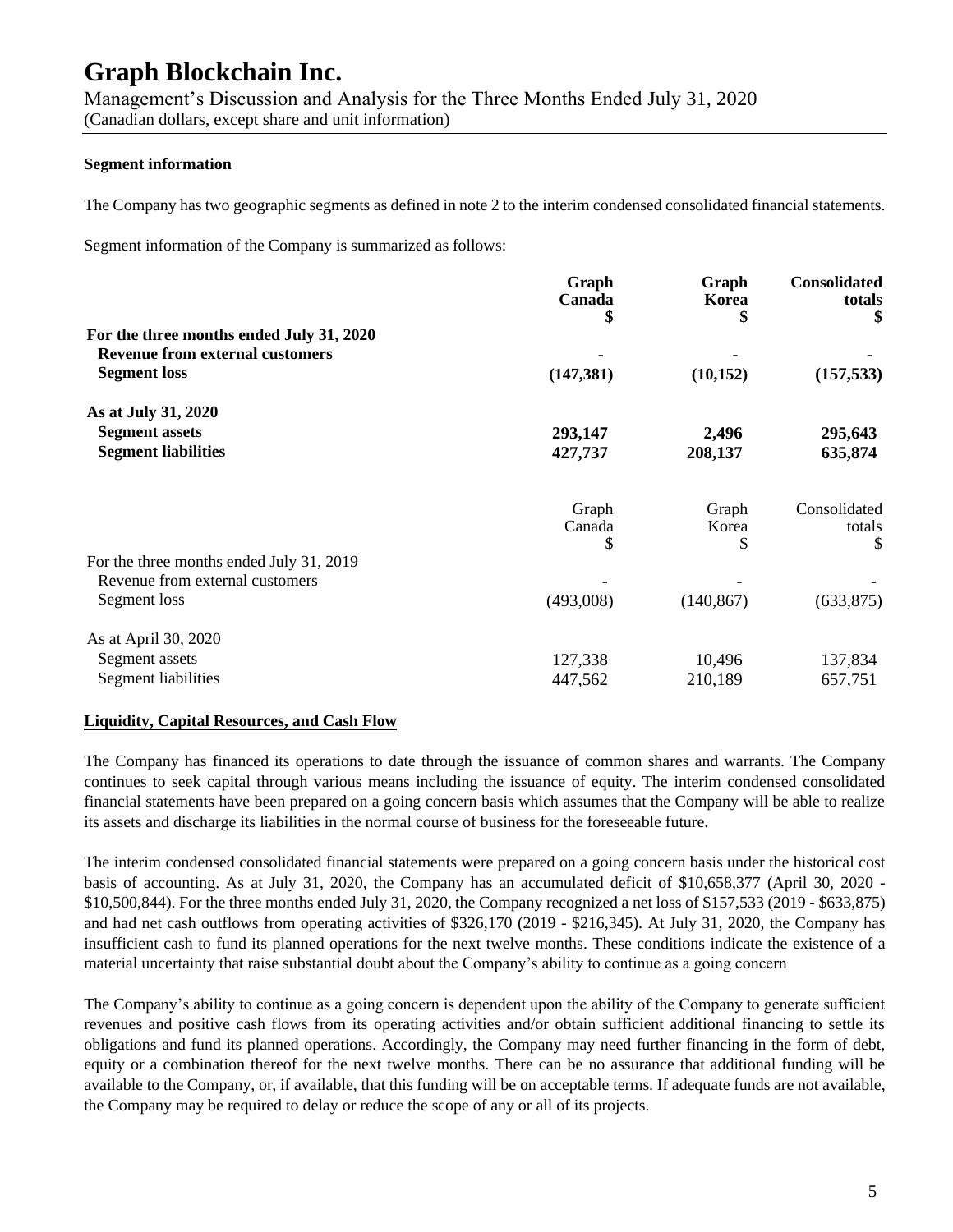# **Graph Blockchain Inc.** Management's Discussion and Analysis for the Three Months Ended July 31, 2020 (Canadian dollars, except share and unit information)

The interim condensed consolidated financial statements do not reflect adjustments that would be necessary if the going

concern assumption were not appropriate. Should the Company be unable to generate sufficient cash flow from operations or financing activities, the carrying value of the Company's asset could be subject to material adjustments and other adjustments may be necessary to these interim condensed consolidated financial statements.

# **Related Party Transactions**

# **a) Office and general**

During the three months ended July 31, 2020, the Company incurred marketing related cost of \$Nil (2019 - \$12,363) charged by companies controlled by directors included in the interim condensed consolidated statement of loss and comprehensive loss.

# **b) Accounts payable and accrued liabilities**

As at July 31, 2020, an amount of \$20,428 (April 30, 2020 - \$21,377) included accounts payable and accrued liabilities is due to certain officers and a shareholder company of the Company.

# **c) Loans payables**

As at July 31, 2020, the Company has loan advancements from a shareholder company for a total amount of \$65,700 (April 30, 2020 - \$65,700). During the year ended April 30, 2020, the Company was repaid the prior year's amount and an additional amount was advanced to the Company resulting in a loan payable balance. This loan is unsecured, non-interest bearing and repayable on demand.

As at July 31, 2020, the Company has loan advancements due on demand from the Korea segment of a shareholder company for a total amount of \$187,379 (April 30, 2020 - \$191,380) bearing interest at 5.0% per annum and unsecured. Interest accrued of \$2,351 during the three months ended July 31, 2020 was included in accounts payable and accrued liabilities. Loan advances were made in the amount of \$76,180 during the year ended April 30, 2020.

### **d) Other operating expenses**

The Company entered into an 8 month management consulting agreement, which outsources the administrative and financial operations of the Company, with a shareholder company of the Company commencing November 1, 2018. The Company incurred \$Nil (2019 - \$90,000) in management fees during the three months ended July 31, 2020.

During the three months ended July 31, 2020, the Company incurred consulting fees of \$Nil (2019 - \$39,908) provided by a director of the Company, which has been included in "Other operating expenses" in the interim condensed consolidated statement of loss and comprehensive loss.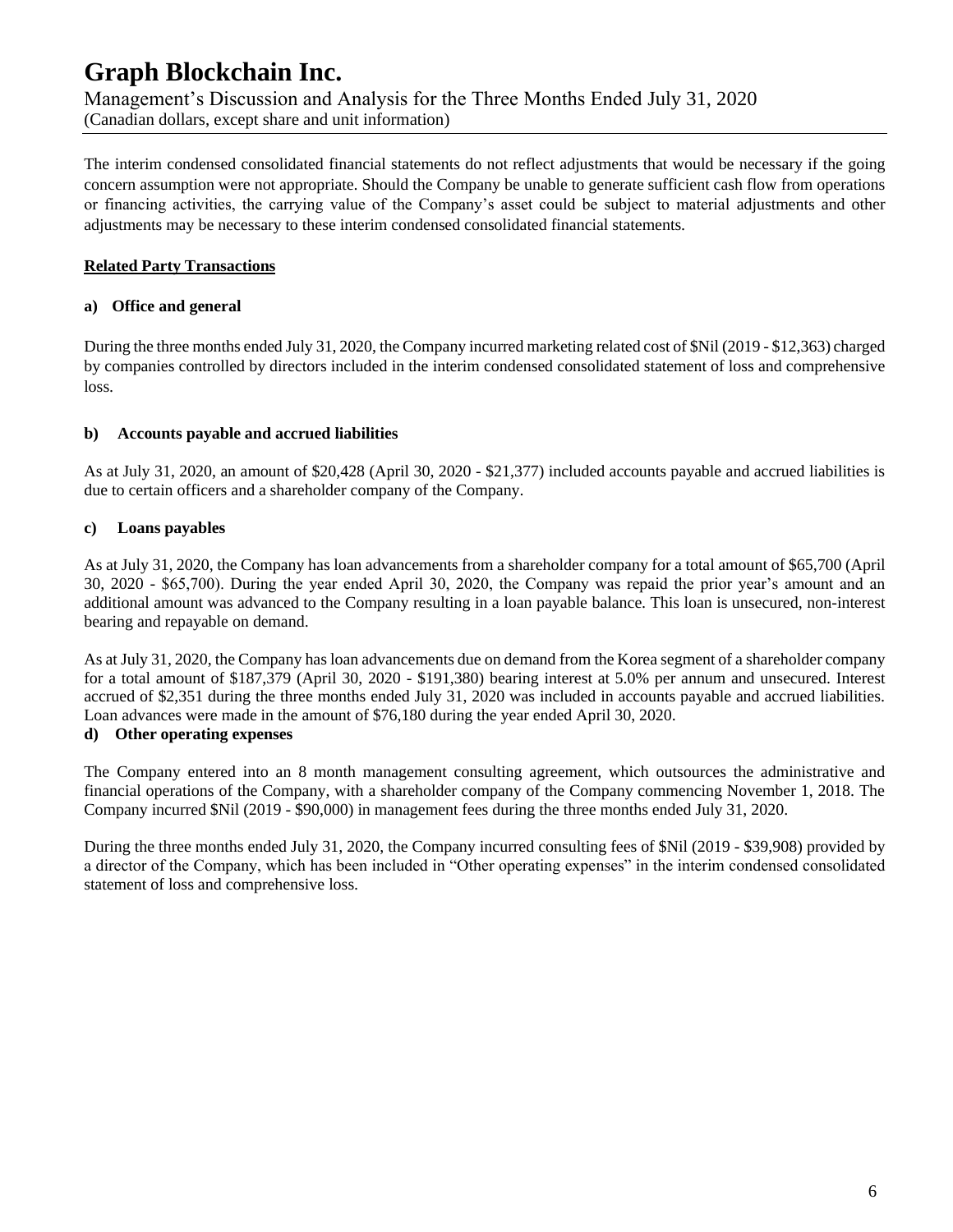Management's Discussion and Analysis for the Three Months Ended July 31, 2020 (Canadian dollars, except share and unit information)

#### **e) Compensation of key management personnel**

Key management includes members of the Board and executive officers of the Company. Compensation awarded to key management is listed below:

|                                                      | Three months<br>ended July 31,<br>2020 | Three months<br>ended July 31,<br>2019 |
|------------------------------------------------------|----------------------------------------|----------------------------------------|
| Accounting fees included in other operating expenses | 2,000                                  |                                        |
| Consulting fees included in other operating expenses | 32,000                                 | 60,000                                 |
| Management fees                                      | 39,000                                 |                                        |
|                                                      | 73,000                                 | 60,000                                 |

#### **Subsequent Event**

In August 2020, the Company entered into debt settlement agreements with three creditors ("Creditors") to settle an aggregate of \$336,004 ("Debt") in debt for services provided by the Creditors to the Company. In settlement and full satisfaction of the Debt, the Company has agreed to issue to the Creditors an aggregate of 6,720,080 common shares of the Company ("Debt Shares") at a deemed issue price of \$0.05 per share. The Creditors include a related party, Datametrex AI Limited, who has control of over 10% of the voting securities of the Company and will be receiving 5,120,080 Debt Shares.

#### **Off Balance Sheet Arrangements**

In March 2020, the Company entered into a service agreement with a financial advisor. According to the agreement, the Company has obligation to grant the advisor share options to purchase Common shares in the Company which will equal 2.5% of the total fully diluted shares. The Options will be granted once the Option Plan is in place and approved at the Company's upcoming AGM and is subject to approval from the regulatory (such as Canadian Securities Exchange) bodies. The Company entered into a twelve-month agreement included in the service agreement with financial advisor. The payment shall be comprised of \$15,00 monthly payments made in stock that will be paid at a deemed price of \$0.05 per share. As at July 31, 2020, no shares have been issued to the financial advisor.

#### **Outstanding Share Information**

The Company is authorized to issue an unlimited number of common shares with no par value. As at the date this discussion and analysis is prepared, the Company had 161,837,880 common shares issued and outstanding and 9,133,218 warrants issued.